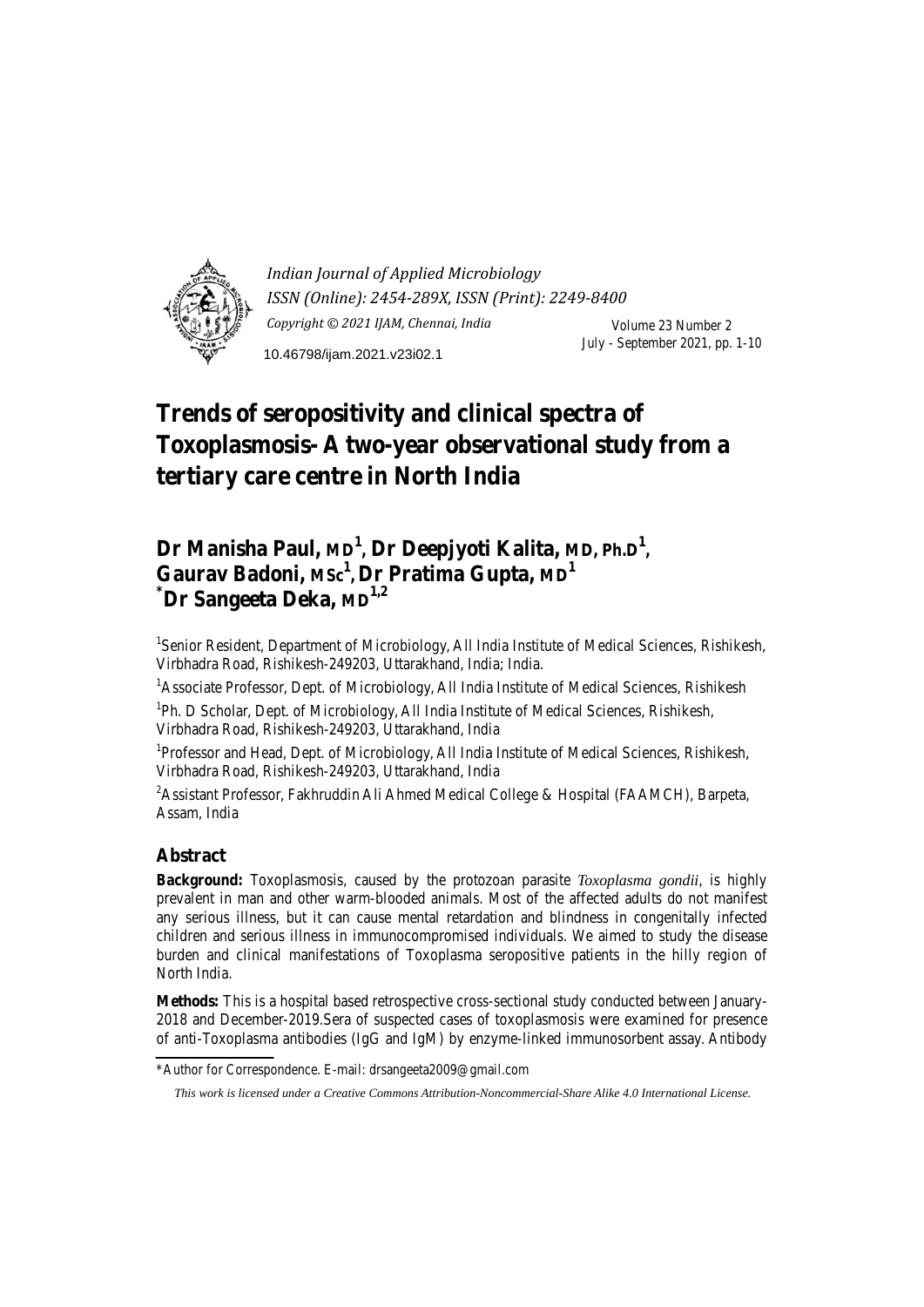index of >1.1 was interpreted as positive. Clinical data were retrieved from medical records maintained in the department.

**Result:** Out of 174 included cases, 70 (40.22%) cases showed positivity to both IgG and IgM antibodies. Most of the suspected cases were sent from the Pediatrics department followed by Departments of Obstetrics and Gynecology, Ophthalmology and General Medicine. Majority of the patients (45.7%) presented with mild non-specific symptoms like fever, malaise and generalized weakness and lymphadenopathy in 25.7%. Ocular and neurological manifestations were observed in 21.4% and 20% respectively. Other rare presentations were hepatic, cutaneous, pulmonary and endocrine diseases. More than one clinical feature could be found in one patient. Co-infection with HIV and Tuberculosis was found in 8.6% and 5.7% respectively. 20% cases were associated with congenital anomalies; while 18.6% cases were detected in routine anti-natal screening.

**Conclusion:** Toxoplasmosis is highly prevalent in this hilly region showing wide variety of clinical manifestations. Therefore, prevention and control policies mainly targeting the anti-natal cases are the need of the hour.

**Keywords:** *Toxoplasma gondii,* seroprevalence, Clinical manifestation, Toxoplasmosis, North India

**Introduction:** Toxoplasmosis is a disease caused by *Toxoplasma gondii (T. gondii)*, an intracellular protozoan parasite. It affects nearly one-third of the world population [1]. In India, sero-prevalence was recorded to be as high as 24.3% [2]. However, it varies from place to place depending upon climatic conditions of the place. In North India, toxoplasmosis seroprevalence ranged from 4.7% to 51.8% and in South India it was found to be 37.3% [2-6]. The diagnosis of toxoplasmosis is by serological screening i.e., detecting anti-*T. gondii* antibodies IgM & IgG. Presence of IgM indicates recent infection and IgG indicates past exposure.

Toxoplasmosis is a zoonotic disease and ingestion of *T. gondii* oocyst present on raw and unwashed vegetables or raw or undercooked meat causes human infection [7,8]. Infection with *Toxoplasma gondii* is usually asymptomatic in immuno-competent persons, whereas it can have serious consequences in person with compromised immunity. This disease has baffled the medical fraternity due to its ability to cause a variety of symptoms ranging from mild lymphadenopathy to fatal neurological complications. There can be acute infection or reactivation of past infection which can lead to severe lethal diseases involving cerebral, pulmonary or disseminated toxoplasmosis [9-11]. Particularly in pregnancy, primary infection or reactivation under condition of compromised immune system, cause congenital toxoplasmosis with serious fetal outcome like hydrocephalus, retinitis pigmentosa or even death in-utero [12,13]. Prevention of this infection is an important aspect to reduce its disease burden. The diagnosis of toxoplasmosis relies on detection of Toxoplasma specific IgM and IgG. The seroprevalence of this disease varies according to geographical location, clinical presentation, age, gender and immune status of individual [14,15].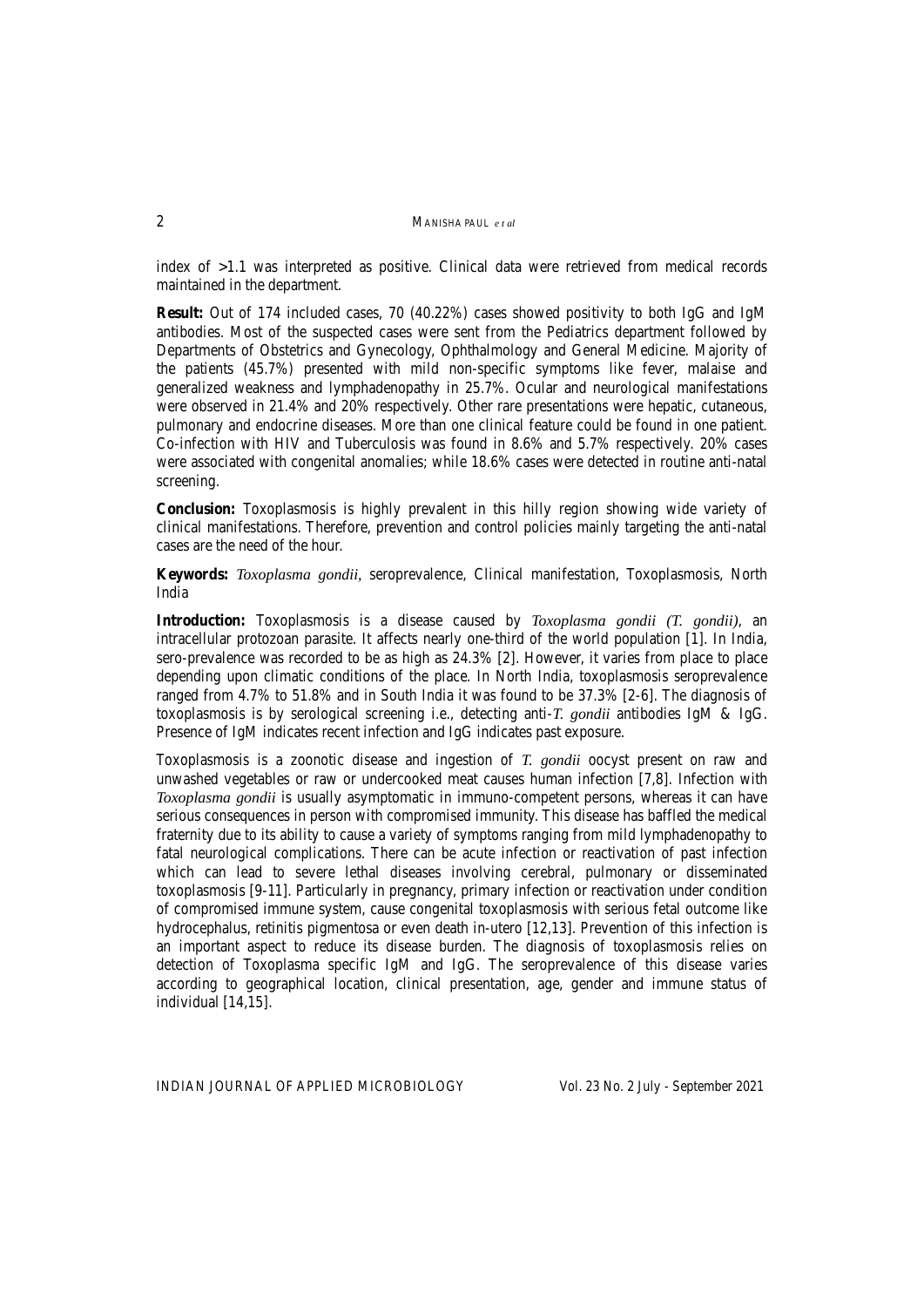Toxoplasmosis in antenatal cases shown by maternal seroconversion incidence rate is around0.2%-1% in many countries [16]. Mortality due to toxoplasmosis is 10-30% of patients with human immunodeficiency virus infection in USA and 20-50% in Europe [17]. In transplant recipients, the prevalence is up to 50% [18,19]. There are also literature showing increase in neurological disorders related to Toxoplasmosis [20]. So, from all these factors, it is important to know the spectra of clinical presentationand burden of toxoplasmosis in a particular geographic region; so that appropriate measures can be taken for its prevention and control. It is to be noted that currently, there is no health program in India directing screening of toxoplasmosis.

The aim of this study was to study the disease burden and trend of sero-positivity of Toxoplasmosis in the state of Uttarakhand and its spectrum of clinical presentations.

## **Material & Methods**

**Study setting**: The study was conducted at All India Institute of Medical Sciences, Rishikesh, a major referral centre which is located in the foothills of Himalayas. We retrospectively reviewed the medical records of suspected cases of Toxoplasmosis, of whom sera were examined for presence of anti-Toxoplasma antibodies, from January 2018 to December 2019. The study was approved by Institutional Ethics Committee of our institute (AIIMS/IEC/20/835 **Date:** 12/12/2020)

**Inclusion criteria**: Patients with clinical suspicion of toxoplasmosis and those undergoing routine screening were included in the study. Clinical presentations and demographic details like age, gender and location of patients who had undergone testing for the presence of anti-toxoplasmosis antibodies IgM & IgG were extracted from medical records. Individual case histories were recorded to illustrate important and/or unusual presentations that may accompany seropositive patients.

**Exclusion criteria**: The samples that were inadequate, unlabelled or damaged were not tested and were excluded from the study. Serum samples showing equivocal results were excluded from the study. We also excluded the cases where medical data were unavailable.

**Laboratory procedure:** Serological tests were performed within 48 hours of receipt or if delayed stored at  $-20^{\circ}$ C. The samples and testing reagents were brought to room temperature before the tests were performed. Anti-*T. gondii* IgM and IgG Enzyme-linked immunosorbent assay (ELISA) (CALBIOTECH Toxoplasma IgM and IgG ELISA)was performed on all the samples according to the kit literature. The kit had 95.8% sensitivity and 99.3 % specificity with 98% agreement. Antibody index (AI) of >1.1 was interpreted as detectible Toxoplasma IgM and IgG. equivocal results (AI of 0.9-1.1 for both IgM and IgG)

## **Results:**

**General characteristics of study population:** The study conducted in a tertiary care hospital, Rishikesh collected data of 204 patients who were clinically suspected of toxoplasmosis or underwent ante-natal screening from January 2018 to December 2019. Analysis of *T. gondii*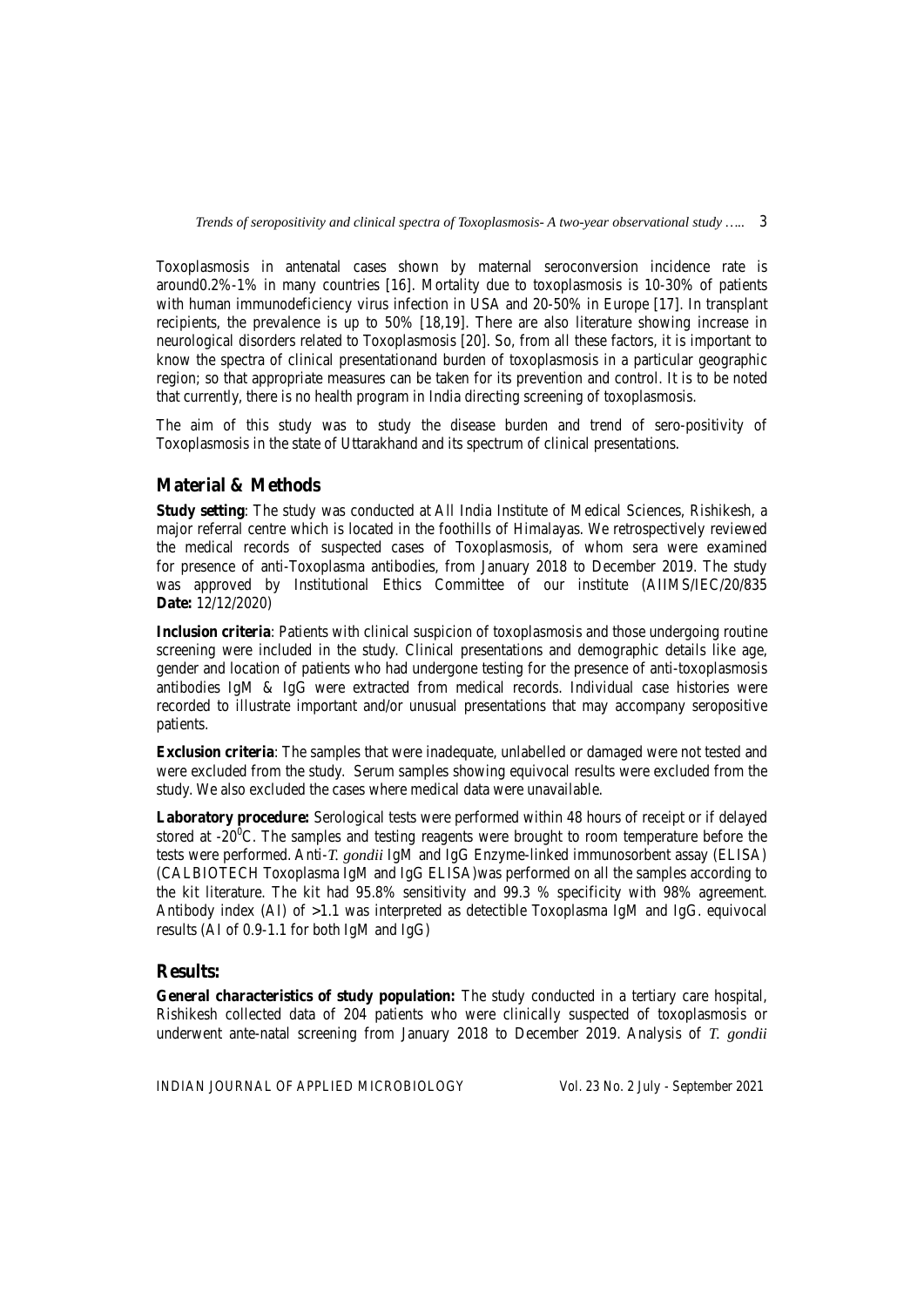#### M MANISHA PAUL *e t al*

serology (IgM/IgG ELISA) was done for the patients. A total of 174 patients with complete data examined for anti-Toxoplasma IgM/IgG in serology laboratory were finally enrolled in the study. 97(55.74%) were from male and 77 (44.25%) were from female patients. 102 (58.6%) patients were from Uttarakhand, 58 (33.3%) from Uttar Pradesh and 14 (8.05%) from other states (one each from Maharashtra, Rajasthan, Madhya Pradesh and Kerala). [Fig No.1]. Maximum patients of suspected toxoplasmosis were from the age group of 0-10years (49.4%), followed by 21-30 years 45 (25.9%) and 31-40 years 22 (12.6%) respectively [Table No.1]. Different wards from which patients were advised for testing for toxoplasmosis shown in [Fig no. 2]. Maximum samples received for toxoplasma serology were in month of April, November and December same trend was seen in both year i.e., 2018 and 2019.



Fig No.1 Distribution of patients from different states

| Table No.1 Gender-wise distribution of patients among different age group |  |  |
|---------------------------------------------------------------------------|--|--|
|---------------------------------------------------------------------------|--|--|

| Age group (in years) | Female $n$ $(\%)$ | Male $n$ $\%$ ) | Total $n$ $\%$ ) |
|----------------------|-------------------|-----------------|------------------|
| $0 - 10$             | 21(12.0)          | 65 (37.4)       | 86 (49.4)        |
| $11 - 20$            | 3(1.7)            | 5(2.9)          | 8(4.6)           |
| 21-30                | 38(21.8)          | 7(4.1)          | 45(25.9)         |
| $31-40$              | 8(4.6)            | 14(8.0)         | 22(12.6)         |
| $41 - 50$            | 3(1.7)            | 1(0.6)          | 4(2.3)           |
| $51-60$              | 2(1.15)           | 2(1.15)         | 4(2.3)           |
| >60                  | 4(2.3)            | 1(0.6)          | 5(2.9)           |
| Total                | 79 (45.4)         | 95 (54.6)       | 174 (100.0)      |

Data expressed as n,  $(\%)$ 

INDIAN JOURNAL OF APPLIED MICROBIOLOGY

Vol. 23 No. 2 July - September 2021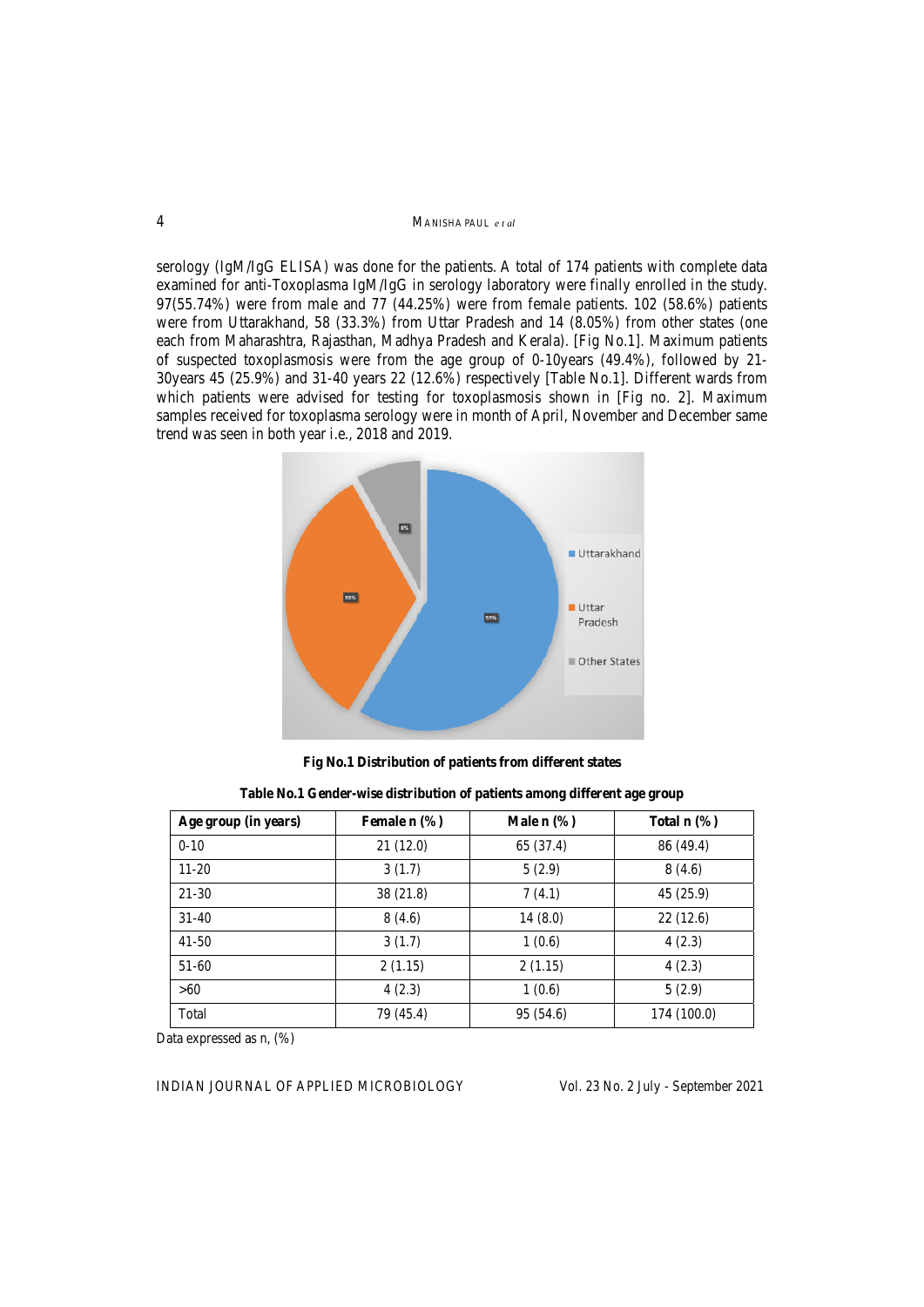



**Fig No.2 Distribution of patients from different wards** 

**Serological findings:** A total seropositivity was 70 (40.22%), IgM positivity is 9 (5.17%) (Table no 2), IgG positivity is 67(38.5%) and in 6 (3.4%) both IgM & IgG is positive. Mean serum IgM value was 2.38 IU/ml and it ranged from 1.1IU/ml to 3.8 IU/ml and Mean serum IgG level was 6.41 IU/ml with a range of 1.1 IU/ml to 9.27 IU/ml. Of 70 seropositive cases, 53/70 (67.14%) were from Uttarakhand, 21/53(39.6%) were from hilly areas and 32/53(60.3%) from plain areas of Uttarakhand. For the 67 IgG positive cases most of the samples were from paediatric age group i.e. 0-10years, 31/67 (46.26%), followed by 21-30years, 14/67 (20.89%).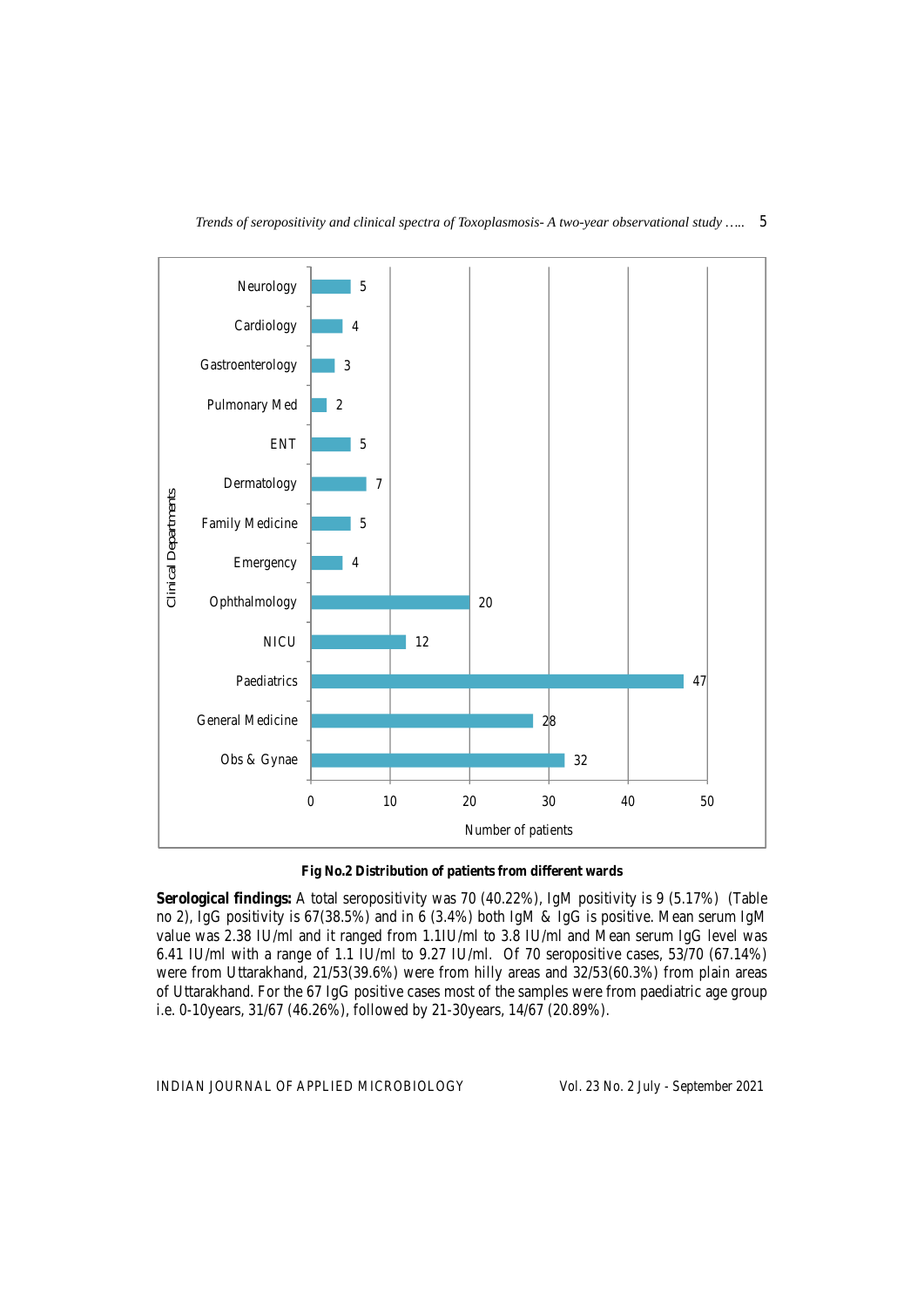#### 6MANISHA PAUL *e t al*

|                      | Number of positives, n | %    |
|----------------------|------------------------|------|
| IgM Positive         |                        | 5.2  |
| IgG Positive         | 67                     | 38.5 |
| <b>Both Positive</b> |                        | 3.4  |
| Total positive       | 70                     | 40.2 |

**Table No. 2 Toxoplasma seropositivity in the patients** 

**Spectrum of clinical presentation:** Table No-3 tabulates the different clinical presentations by the *Toxoplasma* seropositive patients. Commonest clinical presentations were nonspecific symptoms like fever, headache and generalized weakness (45.7%), followed by ocular manifestations (30%), and lymphadenopathy (25.7%). Altogether 25.7% showed neurological manifestations including inflammation of brain/meninges in 10% and other neurological disorders like focal neurological signs (Giddiness, tingling and numbness in the limbs), seizures, neuropsychiatric signs in 15.7%. Involuntary movement like chorea was exhibited by 8.6%. Skin manifestations like erythematous nodules, macules or itchy papular eruptions, hepatic diseases, panhypopituitarism were some of the rarer manifestations. Co-infection with HIV infection was noted in 8.6% patients who mainly comprised of neurological and ocular manifestations. Congenital anomalies were observed in (20%) cases of congenital toxoplasmosis that included blindness, mental retardation and microcephaly.13(%) cases were found in routine screening of pregnant women of whom 11 were asymptomatic and 2 had symptoms (cervical non-tender lymphadenopathy and mild fever with malaise).

| <b>Clinical Observations*</b>                                                                                            | Number of<br>patients | Percentage † |
|--------------------------------------------------------------------------------------------------------------------------|-----------------------|--------------|
| 1. Clinical presentations*                                                                                               |                       |              |
| Asymptomatic                                                                                                             | 7                     | 10           |
| Mild non-specific symptoms (Fever, headache, malaise, myalgia)                                                           | 32                    | 45.7         |
| Lymphadenopathy                                                                                                          | 18                    | 25.7         |
| Ocular symptoms (Uveitis / Choreo-retinitis/decreased vision)                                                            | 15                    | 21.4         |
| Meningoencephalitis / Encephalitis/Meningitis                                                                            | 7                     | 10           |
| Focal-neurological<br>neuro-psychiatric<br>chorea,<br>symptoms,<br>manifestations/personality changes, altered sensorium | 7                     | 10           |
| Hepatitis/Acute on chronic liver failure                                                                                 | 4                     | 5.7          |

**Table-3 Clinical manifestations and outcomes of the** *Toxoplasma gondii* **seropositive cases**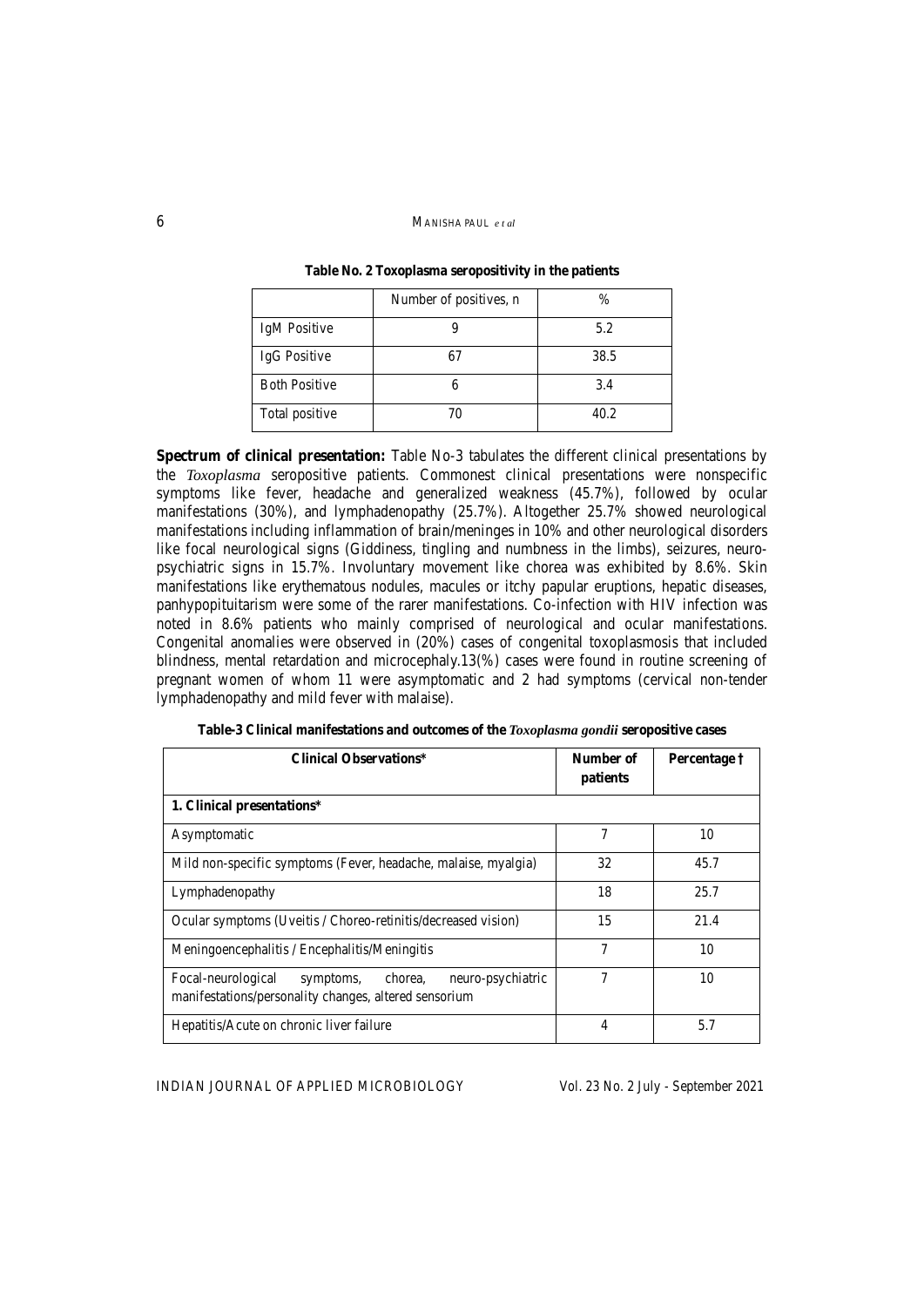|  | Trends of seropositivity and clinical spectra of Toxoplasmosis- A two-year observational study |  |  |
|--|------------------------------------------------------------------------------------------------|--|--|
|--|------------------------------------------------------------------------------------------------|--|--|

| Respiratory symptoms(acute cough/haemoptysis/dyspnea) | 2              | 2.9  |  |
|-------------------------------------------------------|----------------|------|--|
| Cutaneous manifestations                              | $\overline{4}$ | 5.7  |  |
| Hypopituitarism                                       | 1              | 1.4  |  |
| 2. Co-infection                                       |                |      |  |
| As an opportunistic infection with HIV                | 6              | 8.6  |  |
| Co-infection with Pulmonary Tuberculosis              | 4              | 5.7  |  |
| Acute bacterial infection like sepsis                 | 1              | 1.4  |  |
| 3. Congenital syphilis                                |                |      |  |
| Congenital anomalies                                  | 14             | 20   |  |
| Asymptomatic/mild symptoms                            | 3              | 4.3  |  |
| 4. Routine Screening                                  |                |      |  |
| Ante-natal cases                                      | 13             | 18.6 |  |

\*More than one abnormality could be found in one patient

† Percentage is calculated out of the total seropositive cases (both IgG and IgM)

## **Discussion**

The most common clinical presentations of toxoplasmosis in our study were nonspecific symptoms like fever, generalized weakness malaise etc. thus baffling the clinicians as PUO (pyrexia of unknown origin); which is in conformity with other studies conducted elsewhere [21,22]. Lymphadenopathy, which was the second most clinical finding of our study, is another common presentation of toxoplasmosis [1,15]. But, it was usually associated with other symptoms and organ/system involvement. Although a vast majority of seropositive cases of toxoplasmosis are asymptomatic (80-90%) due to latent infection [1,22], but in our study, 10% cases were asymptomatic. This may be because it was a hospital-based study, and majority of the cases were clinically ill.

Cerebral and orbital toxoplasmosis are the most serious forms with usually high disability or fatal outcome [13,14,23,24]. It is usually associated with immunocompromised conditions like HIV infection but can be observed in immunocompetent persons too, as was observed in our study [11,23,24]. The prevalence of ocular and neurological manifestation in our study was found to be high as it is a hospital-based study and being a tertiary care center, patients with serious manifestations usually visit this hospital.

Toxoplasmosis is a common opportunistic infection in HIV-infected adults [10,11,17]. Serious complications like Toxoplasma encephalitis can be life threatening inspite of the availability of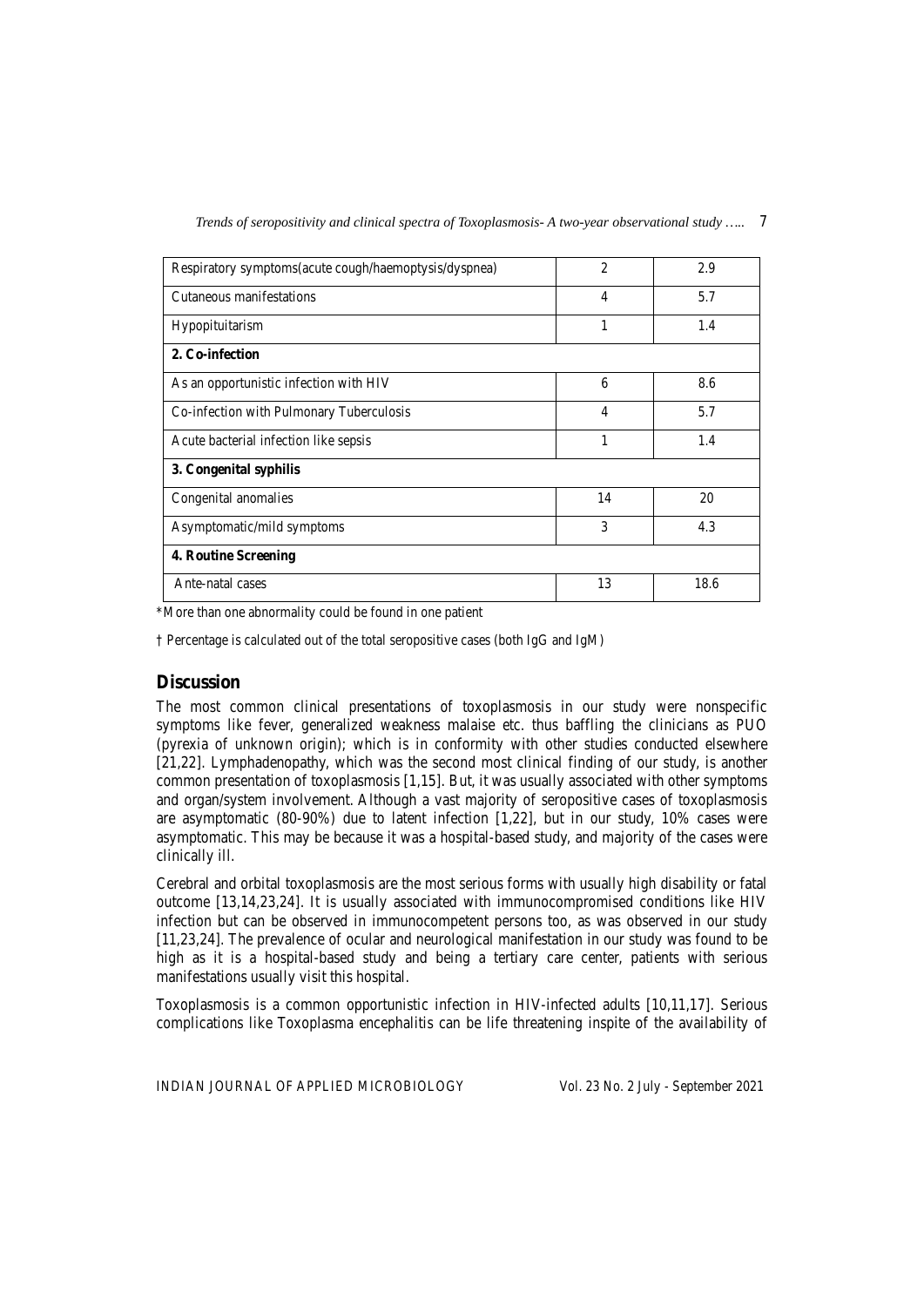8MANISHA PAUL *e t al*

highly active anti-retroviral therapy (ART), especially in resource-scant countries like India [10,11,21]. It often results from the reactivation of endogenous infections in patients who are infected with HIV. In our study we observed toxoplasma seropositivity in 8.6 % of cases with HIV. Their clinical presentation were neurological manifestations like vomiting, focal neurological signs, altered sensorium, seizures, and involuntary movements like chorea; and ocular manifestations like chorioretinitis, decreased vision, uveitis. Interestingly, we also observed a co-infection of toxoplasmosis with Tuberculosis. Although there is no evidence of any significance of its association, the decrease immunity and other factors leading to reactivation of dormant tuberculosis, may be responsible for reactivation of latent *T. gondii* infection.

Transplacental infection occurs when an uninfected mother acquires infection during pregnancy which may have consequences like abortion, intra-uterine growth restriction, jaundice, hepatosplenomegaly or even intra-uterine death [6,8,25]. Congenital toxoplasmosis may also result in neurological or ocular manifestations like intracranial calcifications, hydrocephalus or retinochoroiditis [12,13,18,25].We observed congenital anomalies in 20% cases that included blindness or decreased vision, mental retardation and microcephaly. Also, a vast majority of requisition for test had come from Paediatrics department (47/204, 23.1%) with high degree of suspect for congenital toxoplasmosis. Therefore, routine antenatal screening for *T. gondii*  infection is of paramount importance. In some countries like Austria and France, it is compulsory by law to test all pregnant women for *T. gondii* which has resulted in dramatic reduction of congenital toxoplasmosis [26]. The overall seroprevalence of toxoplasmosis in Indian women of reproductive age amounted to 22.4% [27]; while our study recorded 18.6% seroprevalence in pregnant women. Preventive therapy of seropositive cases during ante-natal period can lead to reduction in prevalence of congenital toxoplasmosis.

The study had certain limitations. Being a retrospective study, we could not follow up the cases prospectively to observe clinical outcomes after treatment or secondary prophylaxis. Following up the seropositive cases would have helped immensely in knowing the clinical and serological outcome of different regimen and thereby help in formulation of health policies.

## **Conclusion**

*T. gondii* is a coccidian parasite and most widely prevalent in warm-blooded animals including humans. Toxoplasma seropositivity is present in a substantial proportion of people from Uttarakhand. Although serious involvement of eyes, nervous system, liver, lungs were observed in our study, milder presentations like fever, malaise and lymphadenopathy dominated most of the sero-positive cases. Infection during pregnancy was also common (mostly asymptomatic) and it lead to congenital toxoplasmosis, which led to mild to severe congenital abnormalities.

## **Acknowledgments**

The authors would like to thank All India institute of Medical Science, Rishikesh for allowing us to carry out this study in the laboratory of Microbiology Department. We offer our sincere thanks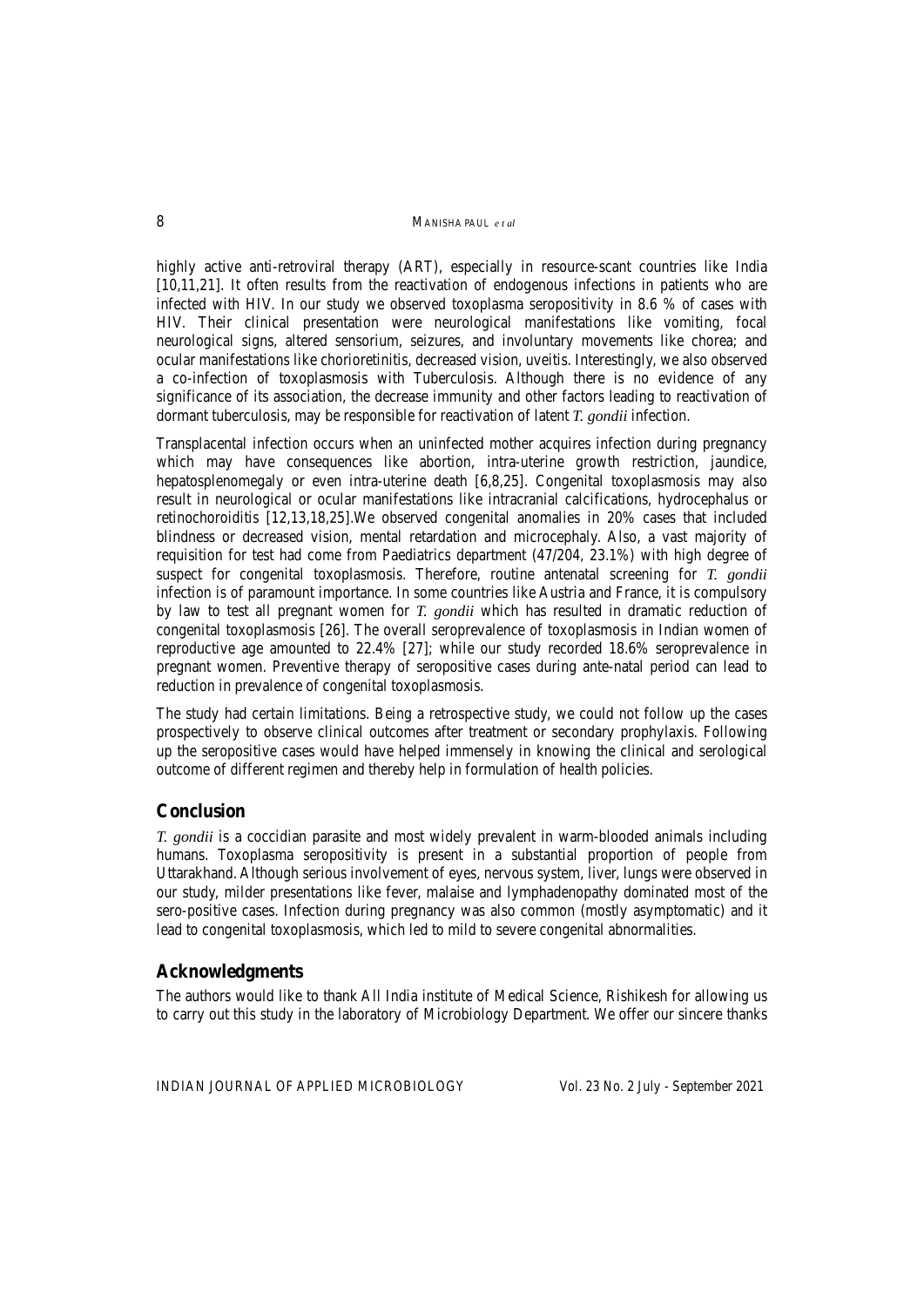*Trends of seropositivity and clinical spectra of Toxoplasmosis- A two-year observational study …..* 9

to technicians of Microbiology Department, AIIMS, Rishikesh for their in-state time and support in data collection and execution of tests.

**Competing interests:** The author(s) declare that they have no competing interests.

#### **References**

- 1. Saadatnia, G., Golkar, M., 2012, A review on human toxoplasmosis. *Scand J Infect Dis*., 44, pp. 805-814.
- 2. Dhumne, M., Sengupta, C., Kadival, G., Rathinaswamy A, Velumani A., 2007, National seroprevalence of Toxoplasma gondii in India, *J Parasitol.,* 93, pp. 1520-1521.
- 3. Khurana, S., Bagga, R., Aggarwal, A., et al., 2010, Serological screening for antenatal toxoplasma infection in India, *Indian J Med Microbiol*., 28, pp, 143-146.
- 4. Elhence, P., Agarwal, P., Prasad, K.N., Chaudhary, R.K., 2010, Seroprevalence of Toxoplasma gondii antibodies in North Indian blood donors: Implications for transfusion transmissible toxoplasmosis, *Transfus Apher Sci.*, 43, pp, 37-40.
- 5. Sundar, P., Mahadevan, A., Jayshree, R.S., Subbakrishna, D.K., Shankar, S.K., 2007, Toxoplasma seroprevalence in healthy voluntary blood donors from Urban Karnataka, *Indian J Med Res.,*126, pp, 50-55.
- 6. Cook, A.J.C., Gilbert, R.E., Buffolano, W., et al., 2000, Sources of Toxoplasma infection in pregnant women: European multicentre case-control study, *British Medical Journal.,* 321, pp, 142– 147.
- 7. Jones, J.L. and Dubey, J.P., 2012, Foodborne toxoplasmosis. Clinical Infectious Diseases, 55, pp, 845–851.
- 8. Zhou, Q., Wang, Q., Shen, H., Zhang, Y., Zhang S., Li, X., Acharya, G., 2018, Seroepidemiological map of Toxoplasma gondii infection and associated risk factors in preconception period in China: a nationwide cross-sectional study, Journal of Obstetrics and Gynaecology Research., 44, pp, 1134–1139.
- 9. Khurana, S., and Batra, N., 2016, Toxoplasmosis in organ transplant recipients: evaluation, implication, and prevention, *Tropical Parasitology.,* 6, pp, 123–128.
- 10. Lee, S.B., and Lee, T.G., 2017, Toxoplasmic encephalitis in patient with acquired immunodeficiency syndrome, *Brain Tumor Research and Treatment.*, 5, 34–36
- 11. Sonneville, R., Magalhaes, E., Meyfroidt, G., 2007, Central nervous system infections in immunocompromised patients, Curr Opin Crit Care., 23(2), pp, 128-133. *Curr Opin Crit Care.*, 23(2), pp, 128-133. doi:10.1097/MCC.0000000000000397
- 12. Chuang, Y.C., Chen, J.Y., Ji, D.D., Su, P.H., 2012, Congenital toxoplasmosis in a neonate with significant neurologic manifestations, *Journal of the Formosan Medical Association.,* 111, pp, 232–233.
- 13. Khan, K., and Khan, W., 2018, Congenital toxoplasmosis: an overview of the neurological and ocular manifestations, *Parasitology International.,* 67, pp, 715–721.